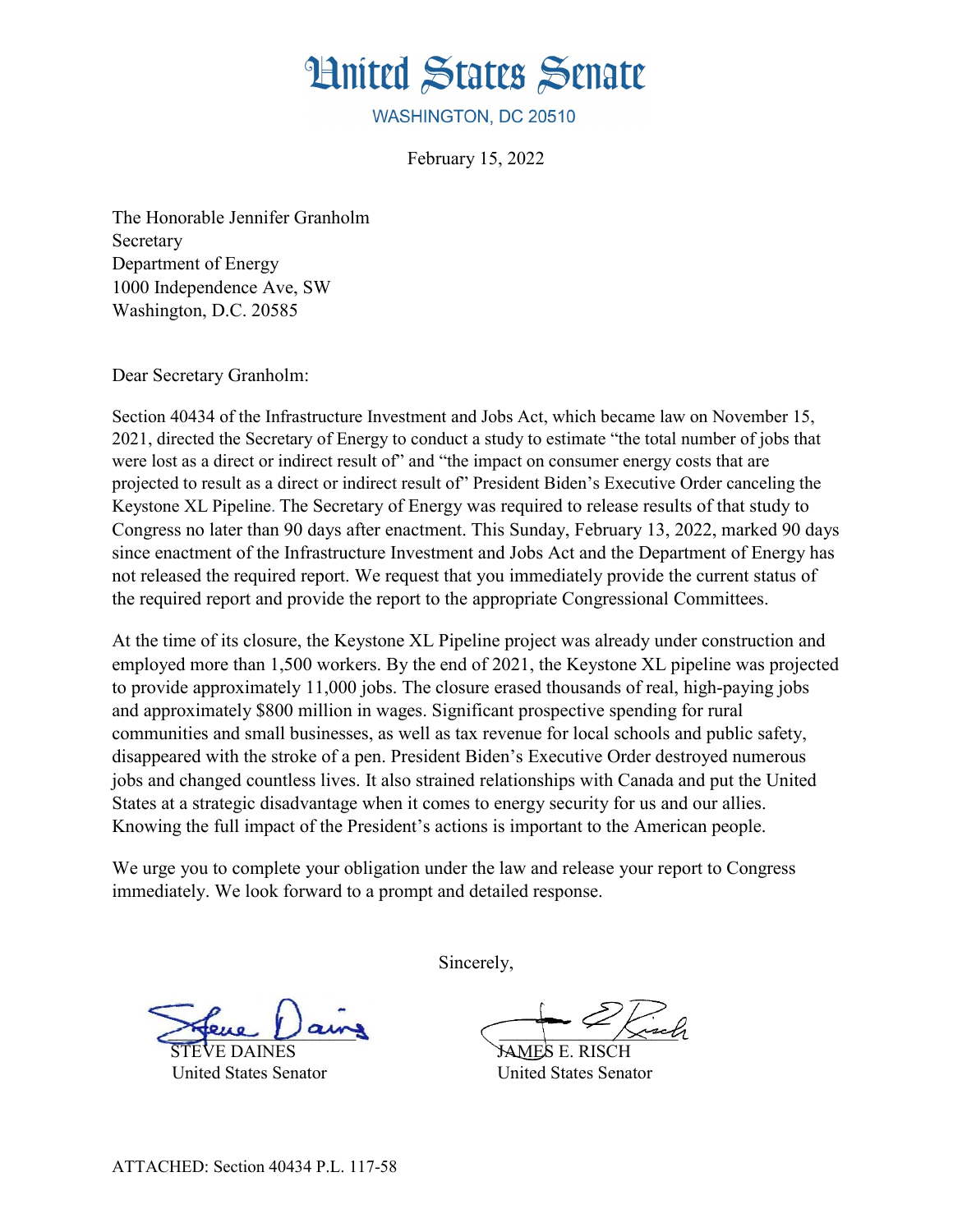

United States Senator United States Senator

United States Senator United States Senator

 $\alpha$ nasso, M.D.  $\sqrt{\frac{2\gamma}{\gamma}}$ JOHN BARRASSO, M.D.<br>United States Senator

United States Senator

om call

TOM COTTON United States Senator

 $\cos a \gamma$   $\beta_i$ ,  $\cos a \gamma$ ,  $n_{\text{on}}$ 

JERRY MORAN BILL CASSIDY, M.D.

United States Senator United States Senator

en Cromer punt our

KEVIN CRAMER<br>United States Senator<br>United States Senator